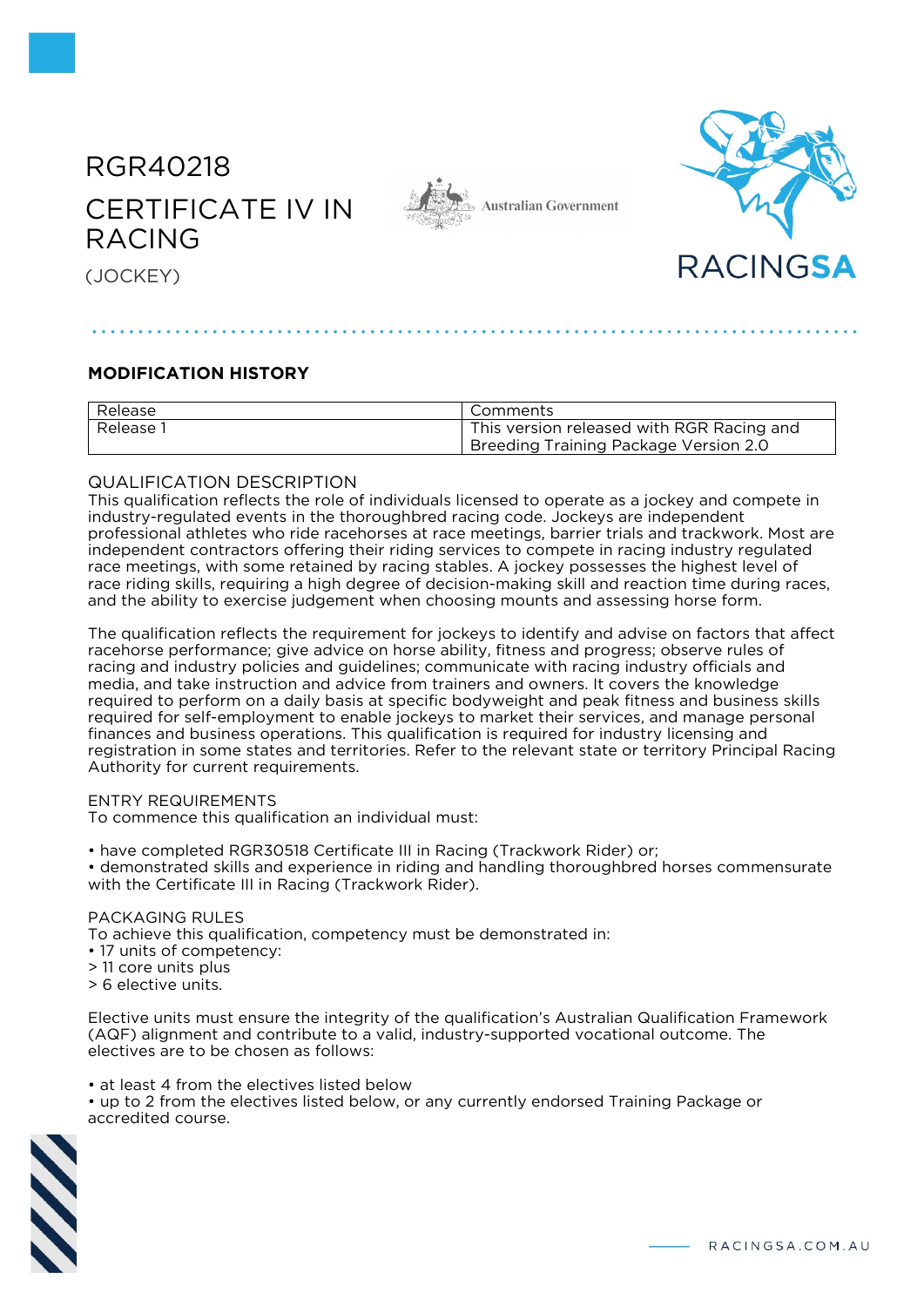#### CORE UNITS

An asterisk (\*) next to the unit code indicates that there are prerequisite requirements which must be met when packaging the qualification. Please refer to the Prerequisite requirements table for details.

| BSBSMB303  | Organise finances for the micro business                                       |
|------------|--------------------------------------------------------------------------------|
| BSBSMB305  | Comply with regulatory, taxation and insurance requirements for micro business |
| RGRCMN305  | Participate in racing protests and inquiries                                   |
| RGRCMN402  | Participate in media interviews for racing                                     |
| RGRPSH310  | Prepare for self-management in racing                                          |
| RGRPSH405* | Ride horses in jump outs                                                       |
| RGRPSH413  | Prepare for race riding                                                        |
| RGRPSH414* | Ride horses in trials                                                          |
| RGRPSH415* | Ride horses in races                                                           |
| RGRPSH418  | Set goals to improve racing performance                                        |
| RGRPSH419  | Manage principles of sports science for jockeys                                |

#### ELECTIVE UNITS

An asterisk (\*) next to the unit code indicates that there are prerequisite requirements which must be met when packaging the qualification. Please refer to the Prerequisite requirements table for details.

| BSBFIA301  | Maintain financial records                                   |
|------------|--------------------------------------------------------------|
| BSBFIA303  | Process accounts payable and receivable                      |
| BSBINM301  | Organise workplace information                               |
| BSBWOR501  | Manage personal work priorities and professional development |
| HLTAID003  | Provide first aid                                            |
| PSPGEN052  | Undertake and promote career management                      |
| RGRPSH306  | Develop basic trackwork riding skills                        |
| RGRPSH307* | Exercise horses in pacework                                  |
| RGRPSH404* | Ride horses at trackwork                                     |
| RGRPSH406* | Develop riding skills for jumping racing                     |
| RGRPSH407  | Educate thoroughbred horses for racing                       |

#### PREREQUISITE REQUIREMENTS

Note: Units listed in the Prerequisite requirement column that have their own prerequisite requirements are shown with an asterisk (\*)

| Unit of competency                                    | Prerequisite requirement                        |
|-------------------------------------------------------|-------------------------------------------------|
| RGRPSH307 Exercise horses in<br>pacework              | RGRPSH306 Develop basic trackwork riding skills |
| RGRPSH404 Ride horses at trackwork                    | RGRPSH307 Exercise horses in pacework*          |
| RGRPSH405 Ride horses in jump outs                    | RGRPSH404 Ride horses at trackwork*             |
| RGRPSH406 Develop riding skills for<br>jumping racing | RGRPSH404 Ride horses at trackwork*             |
| RGRPSH414 Ride horses in trials                       | RGRPSH405 Ride horses in jump outs              |
| RGRPSH415 Ride horses in races                        | RGRPSH413 Prepare for race riding               |